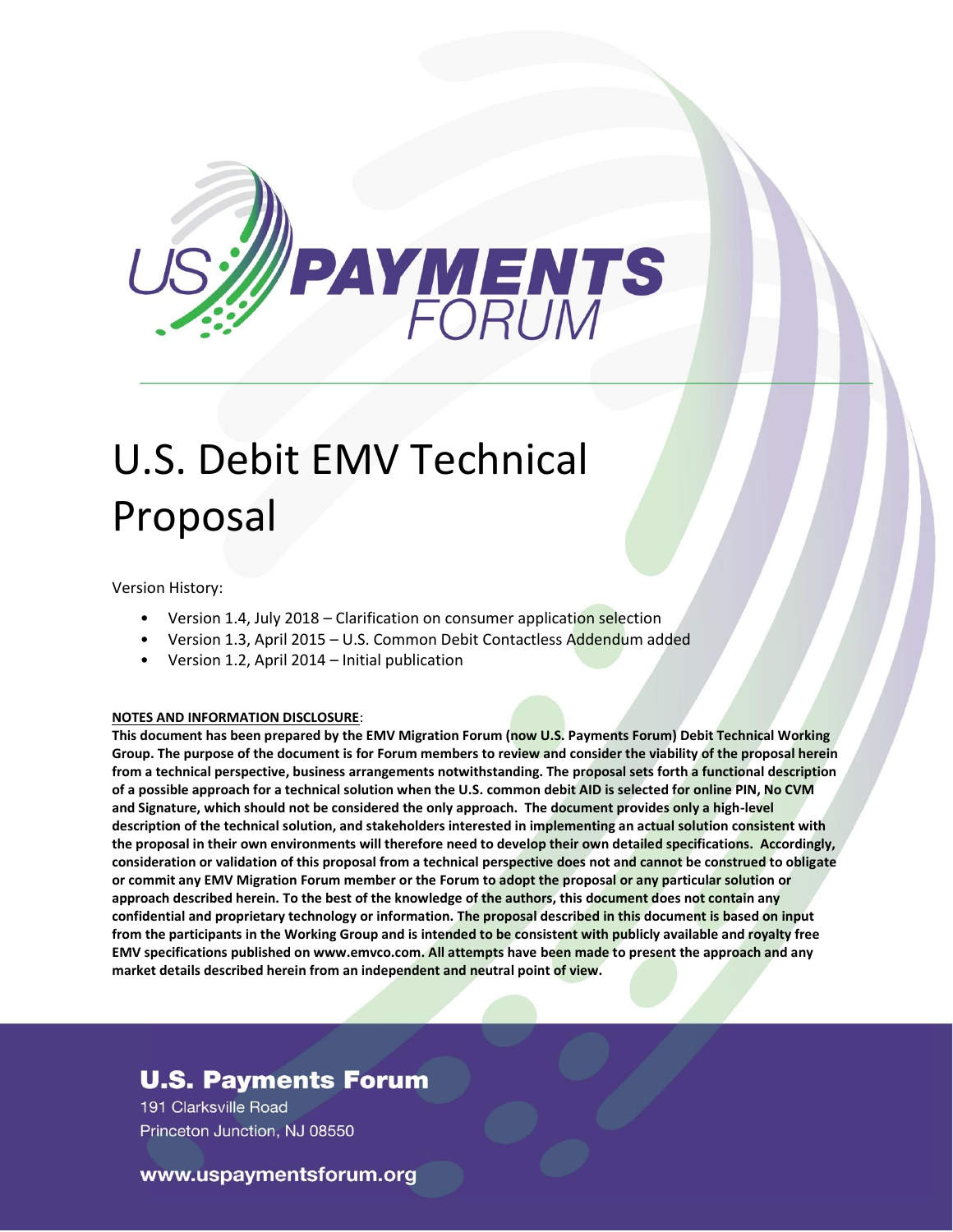

# **About the U.S. Payments Forum**

The U.S. Payments Forum, formerly the EMV Migration Forum, is a cross-industry body focused on supporting the introduction and implementation of EMV chip and other new and emerging technologies that protect the security of and enhance opportunities for payment transactions within the United States. The Forum is the only non-profit organization whose membership includes the entire payments ecosystem, ensuring that all stakeholders have the opportunity to coordinate, cooperate on, and have a voice in the future of the U.S. payments industry. Additional information can be found at [http://www.uspaymentsforum.org.](http://www.uspaymentsforum.org/)

EMV is a trademark owned by EMVCo LLC.

Copyright ©2018 U.S. Payments Forum and Smart Card Alliance. All rights reserved. The U.S. Payments Forum has used best efforts to ensure, but cannot guarantee, that the information described in this document is accurate as of the publication date. The U.S. Payments Forum disclaims all warranties as to the accuracy, completeness or adequacy of information in this document. Comments or recommendations for edits or additions to this document should be submitted to: [info@uspaymentsforum.org.](mailto:info@uspaymentsforum.org)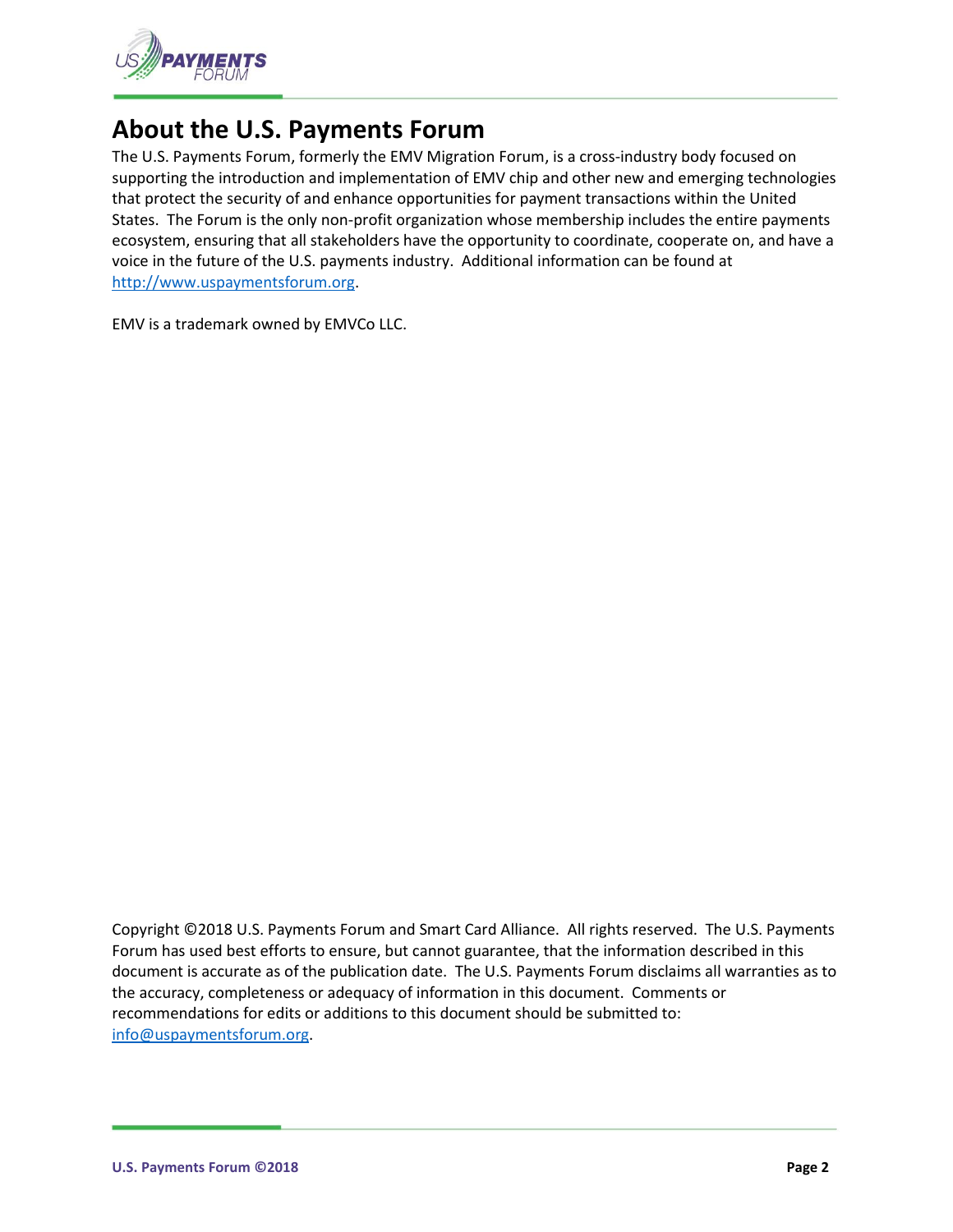

# Table of Contents

| 1.    |       |  |  |  |  |  |
|-------|-------|--|--|--|--|--|
| 1.1   |       |  |  |  |  |  |
| 2.    |       |  |  |  |  |  |
| 2.1   |       |  |  |  |  |  |
| 2.2   |       |  |  |  |  |  |
| 2.3   |       |  |  |  |  |  |
|       |       |  |  |  |  |  |
| 3.1   |       |  |  |  |  |  |
| 3.2   |       |  |  |  |  |  |
| 3.2.1 |       |  |  |  |  |  |
| 3.2.2 |       |  |  |  |  |  |
| 3.2.3 |       |  |  |  |  |  |
| 3.3   |       |  |  |  |  |  |
| 3.3.1 |       |  |  |  |  |  |
| 3.3.2 |       |  |  |  |  |  |
| 3.4   |       |  |  |  |  |  |
| 3.5   |       |  |  |  |  |  |
| 4.    |       |  |  |  |  |  |
| 5.    |       |  |  |  |  |  |
| 5.1   |       |  |  |  |  |  |
| 5.2   |       |  |  |  |  |  |
| 6.    |       |  |  |  |  |  |
| 6.1   |       |  |  |  |  |  |
| 6.1.1 |       |  |  |  |  |  |
| 6.2   |       |  |  |  |  |  |
| 6.3   |       |  |  |  |  |  |
|       | 6.3.1 |  |  |  |  |  |
|       |       |  |  |  |  |  |
| 6.4   |       |  |  |  |  |  |
| 7.    |       |  |  |  |  |  |
| 8.    |       |  |  |  |  |  |
| 8.1   |       |  |  |  |  |  |
| 8.2   |       |  |  |  |  |  |
| 8.3   |       |  |  |  |  |  |
| 8.4   |       |  |  |  |  |  |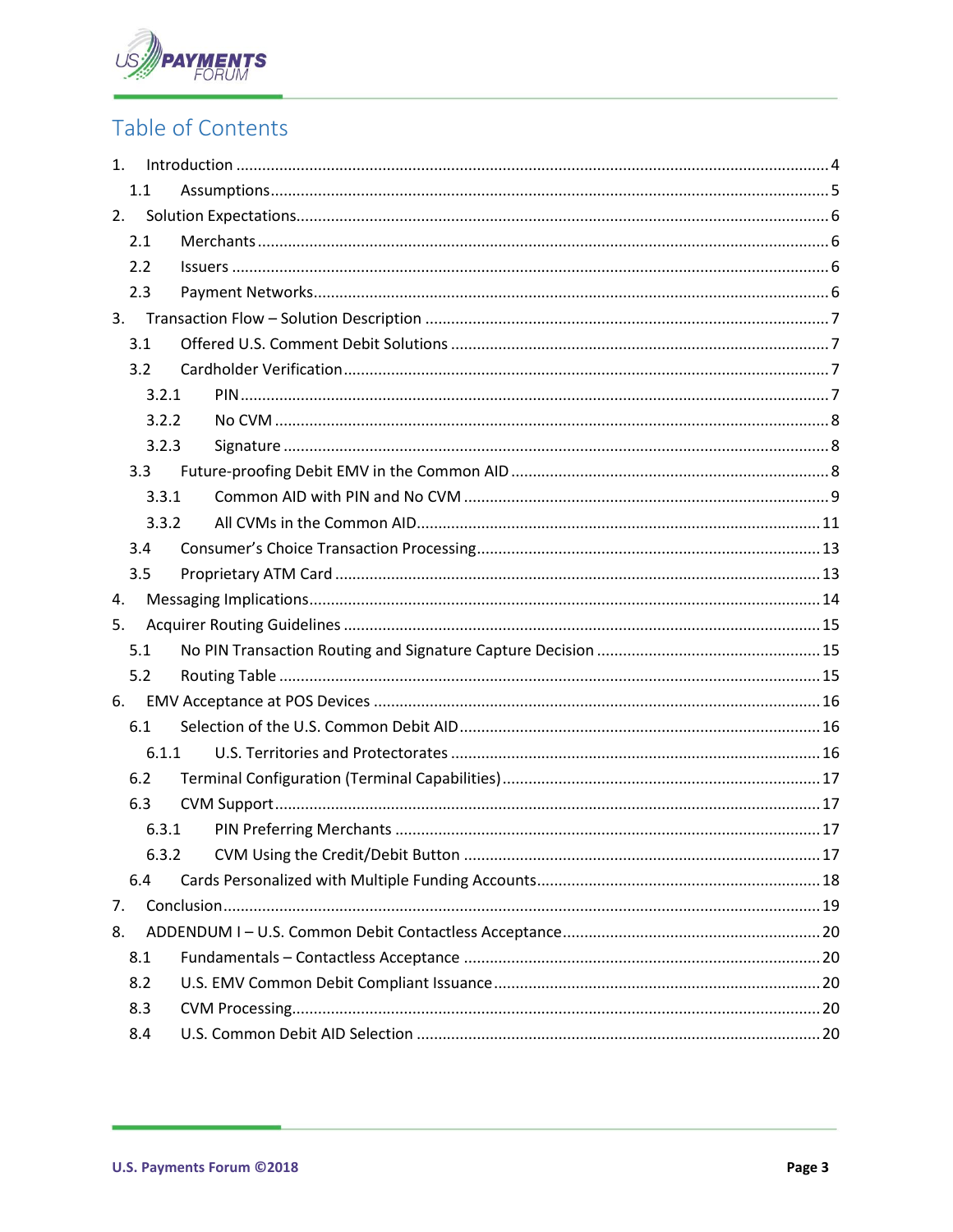

# <span id="page-3-0"></span>**1. Introduction**

Since the inception of the EMV Migration Forum (the Forum), one of its most discussed topics has been the development of a technical solution to implement EMV technology in the U.S. debit market in a manner that is compliant with Regulation II of the Durbin Amendment to the Dodd-Frank Wall Street Reform and Consumer Protection Act of 2010 ("Reg II"). An EMV Migration Forum debit working group diligently gathered facts and consensus-based preferences from participating industry stakeholder groups in an effort to drive forward a technological path for implementing EMV debit in the US. Subsequently, a technical sub-group called "The tag group" presented three different solution proposals and these were under review. Just shortly after this, a court ruling (the "Judge Leon ruling") against the Federal Reserve Board, and the subsequent appeal of that ruling, brought the EMV Migration Forum's efforts to come to a consensus on a viable technical approach for a U.S. EMV debit solution to a standstill. In an attempt to move forward despite the uncertainty of regulatory requirements in light of the Judge Leon ruling, the EMV Migration Forum Steering Committee formed a new EMV Debit Technical Working Group to help restart discussions regarding technologically viable U.S. EMV debit solutions.

The primary goal of this paper is to summarize the relevant information gathered within the EMV Migration Forum since September 2012, particularly the considerations addressed by the new EMV Debit Technical Working Group, and propose a source-agnostic set of baseline technical specifications for a U.S. EMV debit solution that is intended to be consistent with applicable technical and regulatory requirements and provide a viable technological approach for moving forward (the "Solution").

Accordingly, the Solution described in this document is intended as a model, or framework, capable of satisfying the specifications and requirements noted above, and as a result, serving as the basis for one or more technological solutions to be developed based on the Offered Solutions (defined below) or other technology.

The EMV Migration Forum is not in a position to mandate adoption of or compliance with the Solution, or any of the Offered Solutions. Rather, it seeks acknowledgement by interested stakeholders and EMV Migration Forum members that the Solution outlined in this document is viable from a technological perspective, business arrangements notwithstanding.

The Solution is based entirely on EMV chip technology with no proprietary defined data elements or logical process steps between the card and the acceptance device.

The Solution is also based on the existence of a set of messages that are transmitted between and through the terminal, acquirer, payment network, related processors and issuer. These messages are used to seek approval of the transaction and provide the issuer's decision. These messages are defined by the various parties to the transaction and may require modification above and beyond those described in Book 4 of the EMV specifications. Several acquirers and payment networks have already issued EMV amendments to the message specifications for these terminal and network level interfaces. It should be further noted that some have already certified the network interfaces necessary to meet the April 2013 mandates.

The main aspect of the Solution is that once the U.S. Debit AID is selected by the merchant, the Solution will enable flexible CVM selection that doesn't affect the acceptance device's EMV kernel certification and accommodates foreseeable future routing requirements set by the industry and/or regulators.

As part of the Solution, the U.S. common debit AID would be shared across U.S. debit networks and would be for domestic use. The geographical scope of the common debit AID would apply to all U.S. states, territories and protectorates as recognized by Reg II. For further details on implementation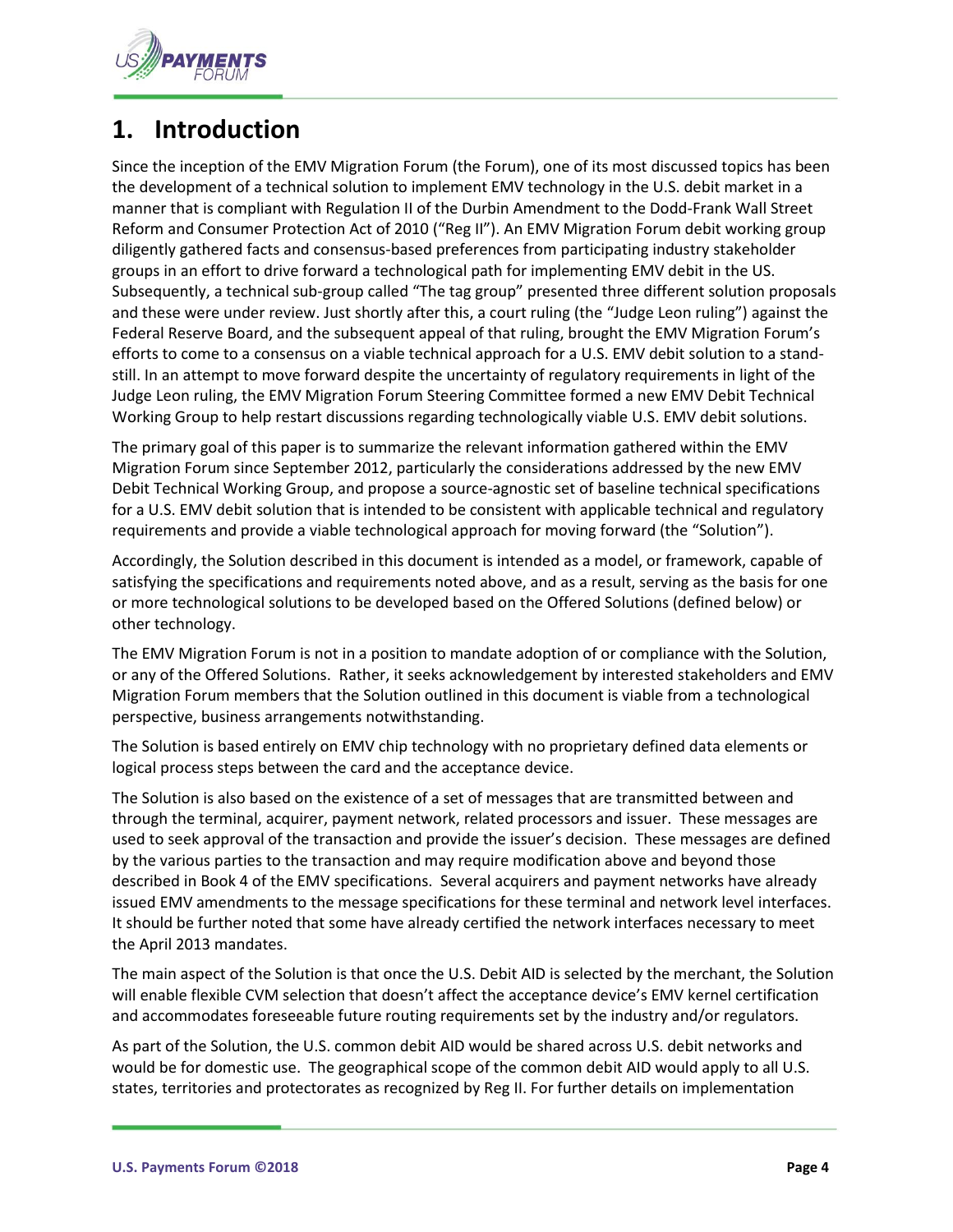

considerations for card, POS and ATM configuration as it relates to the U.S. territories and protectorates, please see Section 6.1.1.

The Solution described in the document is focusing on contact transaction processing. In principle it may be compatible with a contactless transaction when implemented on a dual interface EMV card or a mobile device, but at this stage this is outside the scope of this document. More work is required to describe recommendations ensuring successful contactless multi-network transaction processing. EMV functionality of a contactless POS device is often optimized for speed, which may present challenges with multi-AID selection. In addition, there is a need to further analyze the requirements for international interoperability of a contactless enabled payment device – i.e., proper configuration of PPSE (Proximity Payment System Environment). If planning to issue contactless-enabled U.S. debit EMV cards at present, as a financial institution, please seek guidance to ensure Reg II compliance is met in the implementation. The technical work group will continue to work on addressing contactless acceptance for U.S. common debit AID.

The Solution should be "future proof" as defined in Section 2.1 according to merchant requirement [M3], allowing support of possible future regulatory requirements of routing both PIN and signature transactions over two or more non-affiliated networks.

U.S. debit EMV acceptance at an ATM device will be described by the EMV Migration Forum ATM Working Committee.

## <span id="page-4-0"></span>**1.1 Assumptions**

The Solution assumes that all debit networks that wish to be represented in a Single Common AID on a card are in fact represented in the Single Common AID. Whether or not a given debit network is so represented depends on business arrangements between the debit network and other industry stakeholders; such business arrangements are outside the scope of this proposal and the EMV Migration Forum. Discussions regarding these business arrangements are ongoing between independently-acting industry constituents, and the document does not suggest that they have been resolved. Issuers and acquirers should consult with their respective network partners prior to any debit implementations.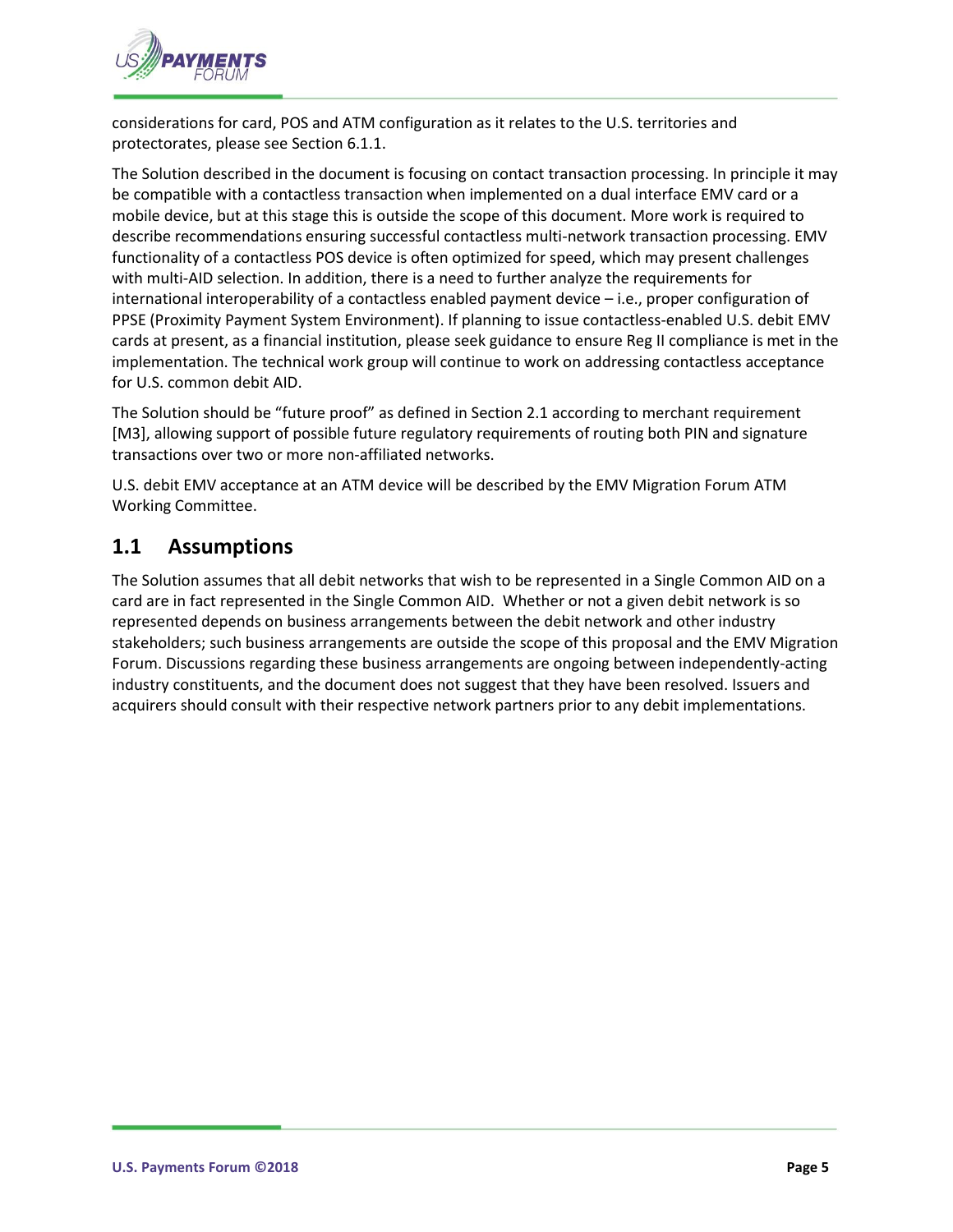

# <span id="page-5-0"></span>**2. Solution Expectations**

The EMV Debit Technical Working Group has been tasked to propose a Solution that satisfies all of the following industry stakeholder group expectations.

#### <span id="page-5-1"></span>**2.1 Merchants**

- [M1] Merchant's terminal should be able to select a single common debit AID to facilitate multinetwork debit transaction routing.
- [M2] The Solution should satisfy current regulatory requirements for the issuer to offer at least two unaffiliated network routing choices.
- [M3] The Solution should be "future proof" i.e., it should allow support of possible future regulatory changes requiring routing of both PIN and signature transactions over two or more non-affiliated networks. Changes to implement two or more signature debit network routing should not require a merchant to make additional software changes to their point-of-sale (POS) infrastructure.
- [M4] The Solution should minimize the cost of deployment by requiring minimal to no deviation from the EMV specifications, and should minimize or eliminate any terminal kernel changes.
- [M5] Merchants should not need to connect to the host to make the application selection decision. For performance reasons all decisions should be available locally at the POS as they are today.

#### <span id="page-5-2"></span>**2.2 Issuers**

- [I1] The Solution should enable issuers to fulfill present regulatory requirements to satisfy [M2].
- [I2] Issuers should be able to switch networks serving the U.S. market without reissuing cards already in the field.
- [I3] Issuers should be able to switch networks serving the U.S. market without making any script changes of cards already in the field.
- [I3] Issuers should be able to satisfy foreseeable future regulatory changes without reissuing cards in the field.
- [I4] The Solution should minimize the cost and complexity of the EMV chip embedded in the cards.
- [I5] In the case where issuers use their own host for transaction approval/process, the Solution should allow issuers to approve transactions with minimal complexity at the host while maintaining risk management and the security of the EMV transaction online authentication and approval.

#### <span id="page-5-3"></span>**2.3 Payment Networks**

- [P1] The Solution should enable payment networks and issuers to employ any form of cardholder verification described in the EMV specifications.
- [P2] The Solution should enable payment networks to employ any method of card authentication described in the EMV specifications.
- [P3] The Solution should enable payment networks and issuers to support any method of transaction authorization described in the EMV specifications.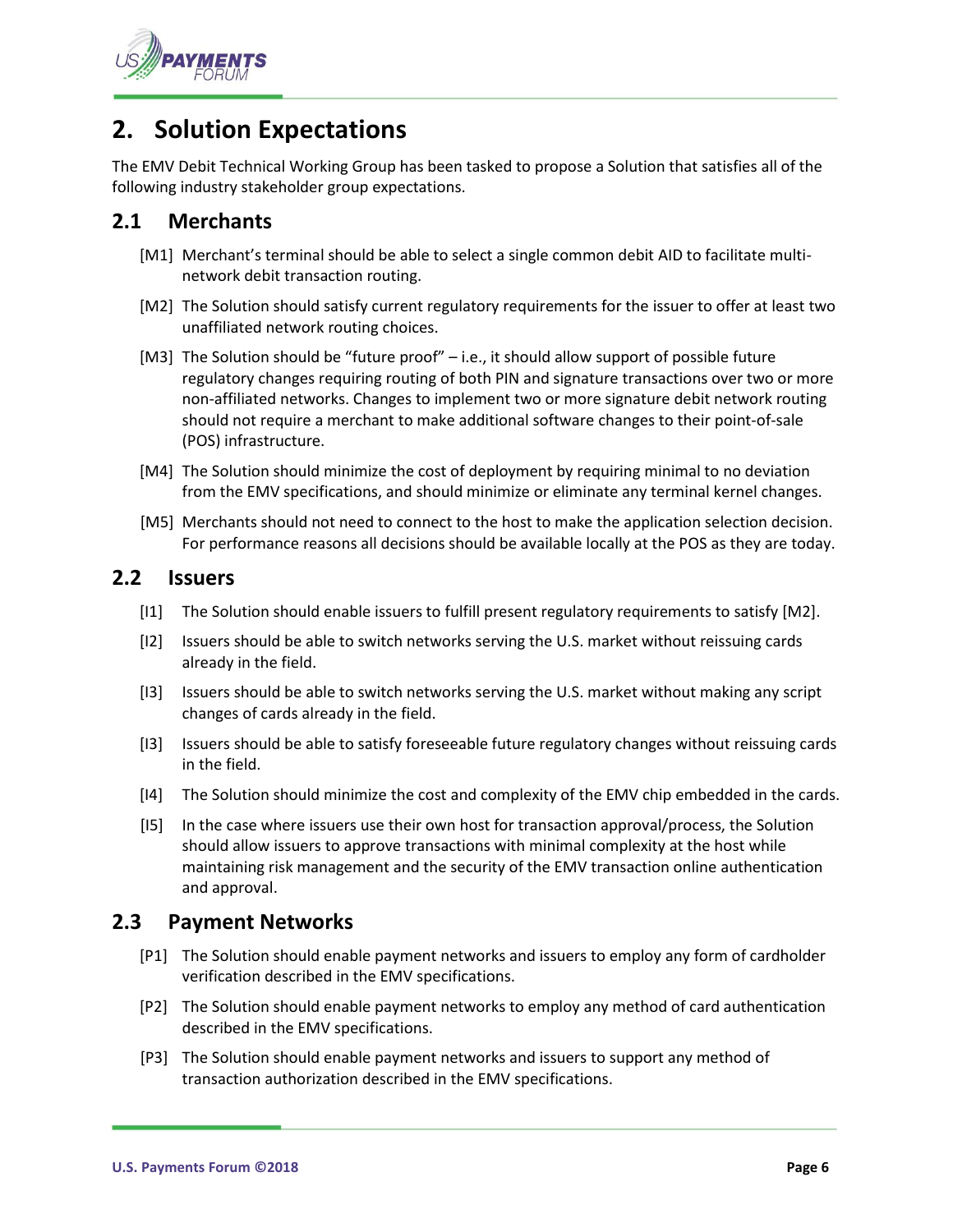

# <span id="page-6-0"></span>**3. Transaction Flow – Solution Description**

## <span id="page-6-1"></span>**3.1 Offered U.S. Comment Debit Solutions**

From a purely technological perspective, the Solution proposed can be implemented on any of the three U.S. common debit solutions currently offered in the marketplace (the "Offered Solutions"), which are as follows:

- MasterCard international AID + Maestro U.S. common debit AID based on MasterCard M/Chip 4 or Advance and PayPass based EMV application.
- Any AID + DNA U.S. common debit AID based on any number of DNA approved EMV compliant application(s)
- Visa international AID + Visa U.S. common debit AID based on VISA VIS 1.4/1.5 and VCPS 2.1 based EMV application
- Discover International AID + Discover U.S. common debit AID based on Discover D-PAS based EMV applications

In practice, however, whether the implementation of a given Offered Solution in a given instance will satisfy the expectations specified in Section 2 will ultimately depend on business arrangements outside the scope of this document and the EMV Migration Forum. For additional information regarding a given Offered Solution, interested parties should contact the applicable provider.

The details described in this proposal as part of the Solution do not use any proprietary feature of the above three payment application Offered Solutions, but only rely on common EMV functionality available in all of the supported applications.

To satisfy [M1 and I4], the proposed Solution assumes the use of a single common debit AID on a given card. As a corollary, it is noted that as part of the Solution, different cards may use different common debit AIDs, and there is no assumption that there will be only one common debit AID across the industry.

From a technological perspective, the Solution enables the merchant to route transactions to all networks supported by the issuer, by selecting the U.S. debit common AID on the card. Different issuers may support different networks, and accordingly, different networks may be available to different merchants depending on which networks issuers support.

# <span id="page-6-2"></span>**3.2 Cardholder Verification**

#### <span id="page-6-3"></span>**3.2.1 PIN**

Online PIN is the primary CVM used in single message (SMS) debit transactions today. Many issuers support more than one PIN debit network. Online PIN functionality on an EMV card is no different than the way it is supported today with mag-stripe cards.

Due to the fact that this method is widely used today and there is an infrastructure and associated experience, it is likely that online PIN will continue to be used as the primary CVM method for the U.S. common debit AID. Therefore it is likely that U.S. debit networks supporting a U.S. common debit AID would want to be able to support this CVM method.

Offline PIN is outside the scope of this document.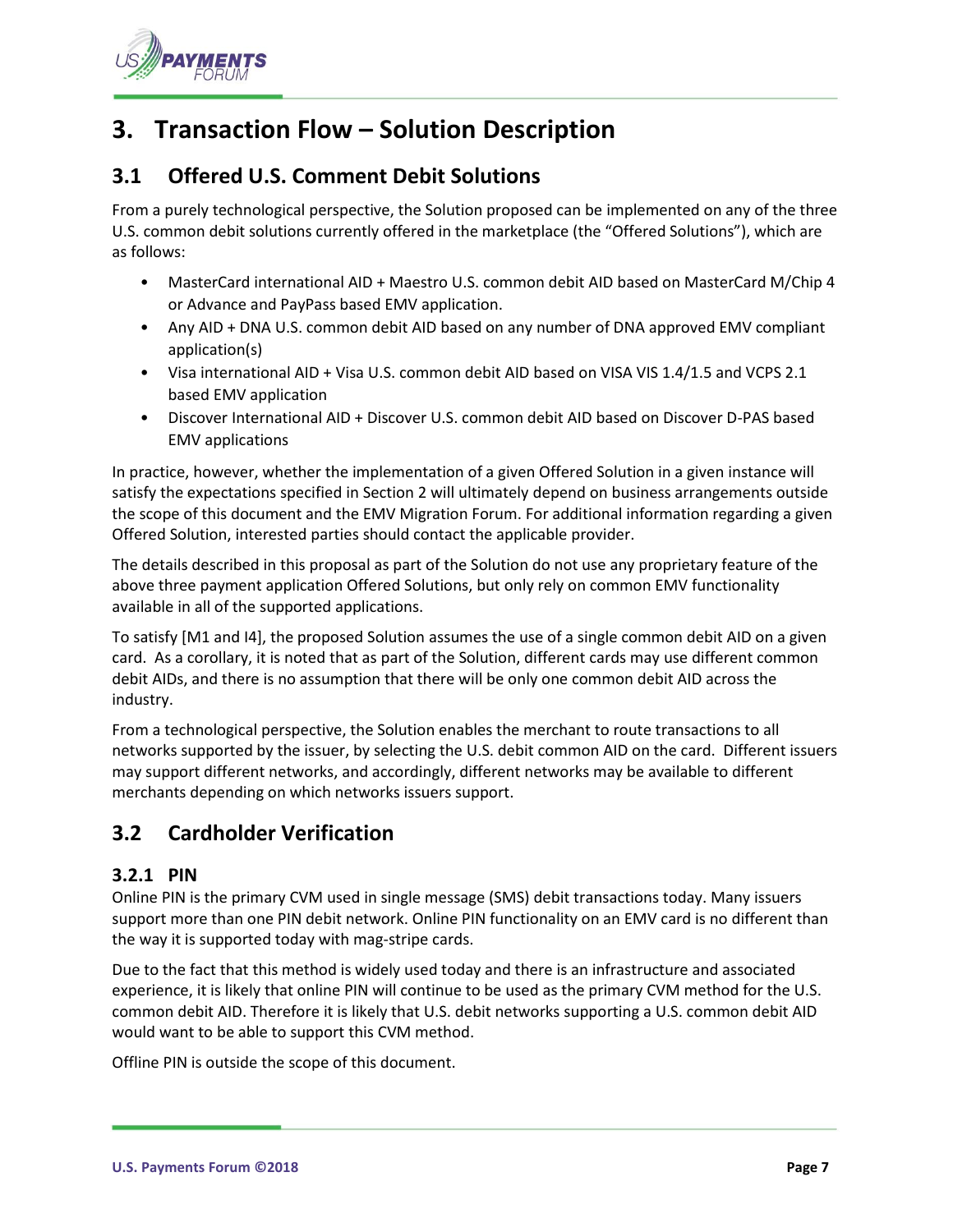

#### <span id="page-7-0"></span>**3.2.2 No CVM**

"No CVM" is an important option for low value transactions often performed with a debit card at convenience stores, automated ticketing machines, vending machines, fast food restaurants and many other merchant categories.

For the best user experience and fast transaction processing of low value transactions, a U.S. debit EMV card should support "No CVM".

The proposed Solution describes how merchants can facilitate a "No CVM" transaction (see diagram in Section 3.3) independent of the risk management decisions each network will make in defining their unique "No CVM" limit(s). The goal is to support "No CVM" transactions while ensuring there are no impacts or changes in the future required to the card, POS solution or network message specification.

Two scenarios of "No CVM" processing are described below:

- PIN preferring merchants. PIN entry message is always presented to the consumer regardless of the amount of the transaction. If a consumer opts out of PIN, the merchant will initiate what this Solution refers to as a "No PIN" transaction. The amount of the transaction, as well as the full primary account number (PAN), will be used to select the merchant's chosen debit network that supports this amount as either "No CVM" or signature. The merchant's decision to route over a network supporting "No CVM" vs. signature is a choice they can make based on various business rules and performance of the transaction processing as established by the issuer and the network.
- Fast transaction preferring merchants. Per the description above, merchants whose primary goal is to achieve fast customer service may choose to use "No CVM" as a primary method by establishing a lowest common "No CVM" limit value over all the supported networks. As such, if the transaction amount is below this limit, the merchant will skip PIN entry and use "No CVM" option directly. If the amount is above the lowest common "No CVM" limit, the merchant will have a choice to either:
	- Prompt for PIN first to facilitate higher value transactions using PIN; or prompt for signature depending on issuer instruction and support of network capabilities.
	- Not to prompt for PIN even if the amount is above the lowest common "No CVM" limit. In this case, the transaction will be sent to the acquirer and can complete as "No CVM" over a network that supports a higher limit or a network that will have indicated a signature is required.

#### <span id="page-7-1"></span>**3.2.3 Signature**

The proposed Solution describes two alternatives for CVM processing logic, where the decision to use signature or "No CVM" is made by the store/acquirer host based on the chosen network transaction processing rules – see Section 3.3. To ensure future-proofing and flexibility of the CVM processing, the terminal should receive a response indicating if signature is required once an approval has been received. For more details on this process please see Section 5.1.

## <span id="page-7-2"></span>**3.3 Future-proofing Debit EMV in the Common AID**

The EMV Debit Technical Working Group includes representation from several different networks and a considerable amount of dialog has occurred highlighting differences regarding potential approaches for supporting signature transactions. The group's goal was to achieve a consensus using a single solution.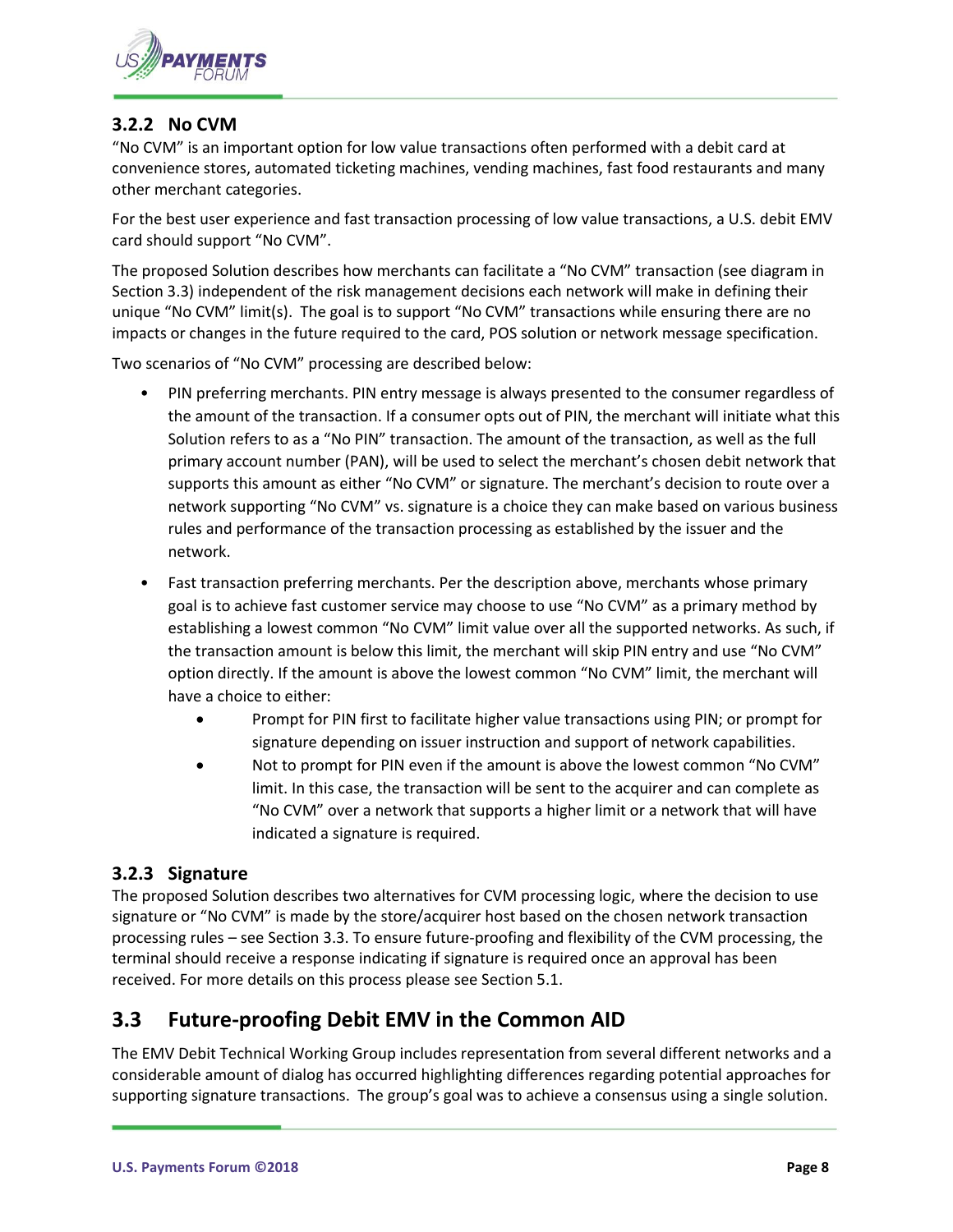

However, as noted above, two alternate conceptual solution frameworks have emerged for CVM processing logic, as further described in Sections 3.3.1 and 3.3.2 below.

Either of these two CVM processing approaches provides both merchants and issuers a "future proof" solution, as outlined in Section 1, to implement host-managed CVM processing.

Neither alternative presents a constraint to support either single or dual message processing; however, merchants should work with their acquirer/processor on implementing these routing options.

#### <span id="page-8-0"></span>**3.3.1 Common AID with PIN and No CVM**

To satisfy merchant expectations, and in particular [M1] and [M3], the CVM processing logic described in this Section 3.3.1 ("Alternate 1") is designed to provide merchants with a flexible decision-making approach for signature transactions at the merchant's store/acquirer host.

It has been identified that various networks have different capabilities and rules. These differences make CVM selection at the POS device impractical. At the time of processing of an EMV transaction at the POS, the terminal may not know its available routing choice. Having the option to identify a transaction as a "No CVM" or signature at the merchant's store/acquirer host instead allows this decision to be made only after the host takes into consideration all routing choices available.

In addition to merchant flexibility in deciding routing at the host, Alternate 1 recommends having a minimal set of CVMs listed on the card, which will also allow issuers to better adjust their risk management while providing updates to their respective routing tables and not impacting cards already issued in the field.

Under Alternate 1, the recommended CVM list on the card would only facilitate a decision between a PIN or a "No PIN" transaction, while the signature/"No CVM" processing has been removed from the interaction between the card and the terminal.

This Alternate preserves the ability of a debit network to service transactions with different "No CVM" limits.

Under Alternate 1, the recommended minimum CVM list on the card is as follows:

**Online PIN** – for ATM and POS use with or without cash back

**No CVM** – for POS use, facilitating signature and "No CVM" transactions without cash back

The flow chart provided in Figure 3.1 below presents further details on how the processing would work under Alternate 1.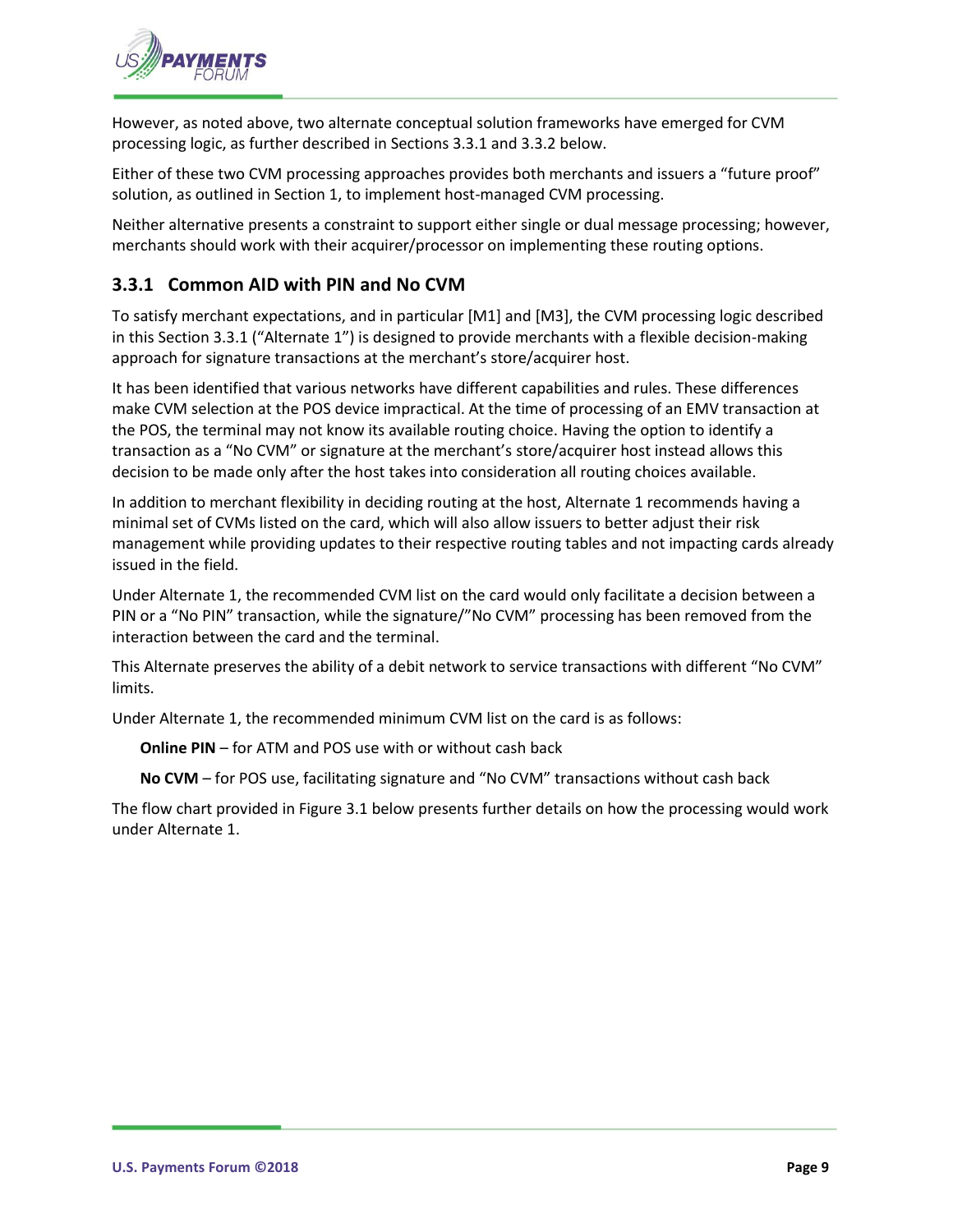



Fig. 3.1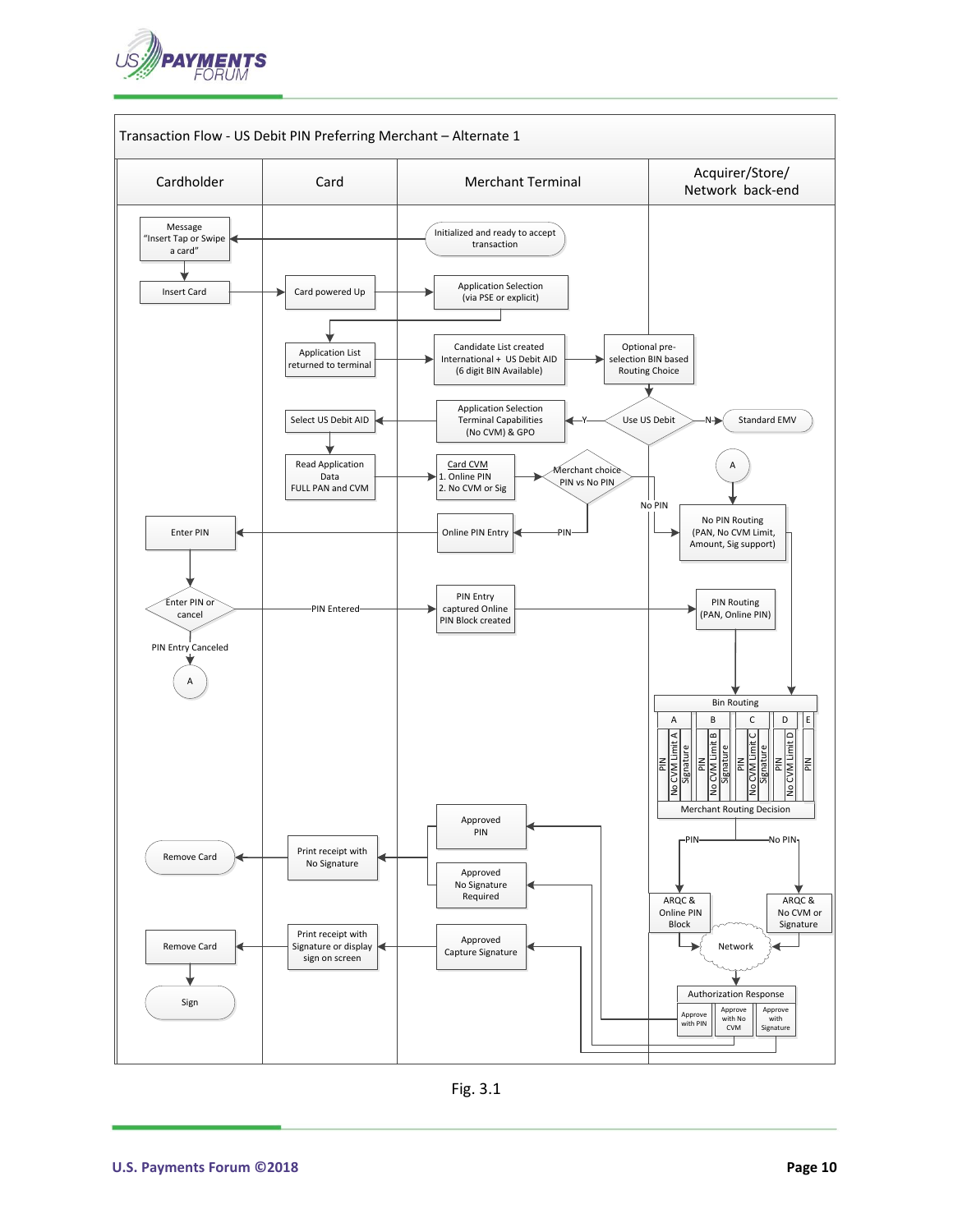

#### <span id="page-10-0"></span>**3.3.2 All CVMs in the Common AID**

The second CVM processing logic alternative ("Alternate 2") is based on a common AID on a card reflecting all CVMs that are generally available under the EMVCo specifications based on a particular card's combination of supported networks. Alternate 2 uses standard EMV processing to perform signature debit transactions originating from U.S. terminals under a signature CVM. Under this Alternate, issuers would configure their common AID to reflect all of the available CVMs accessible to the card based on its specific combination of network affiliations and network product configurations enabled for domestic debit transactions. For example, if a card supports two networks where network 'A' supports signature and online PIN and network 'B' supports online PIN, offline PIN and "No CVM", all enabled for domestic transactions, the card's common AID should reflect the union of all of the supported CVMs across all affiliated networks – signature, online PIN, offline PIN and "No CVM". Using this method, a merchant can originate any transaction on a non-PIN CVM as either a signature CVM or "No CVM" transaction.

From a technological perspective, the only difference between Alternate 1 and Alternate 2 is that under Alternate 2 the card can have both the signature CVM and the "No CVM" on the card. The terminal can support either signature CVM or "No CVM" or both. Depending on which was chosen, the host decisioning as to which CVM actually applies to the transaction would still hold.

Figure 3.2 below shows a flowchart describing the processing logic of Alternate 2.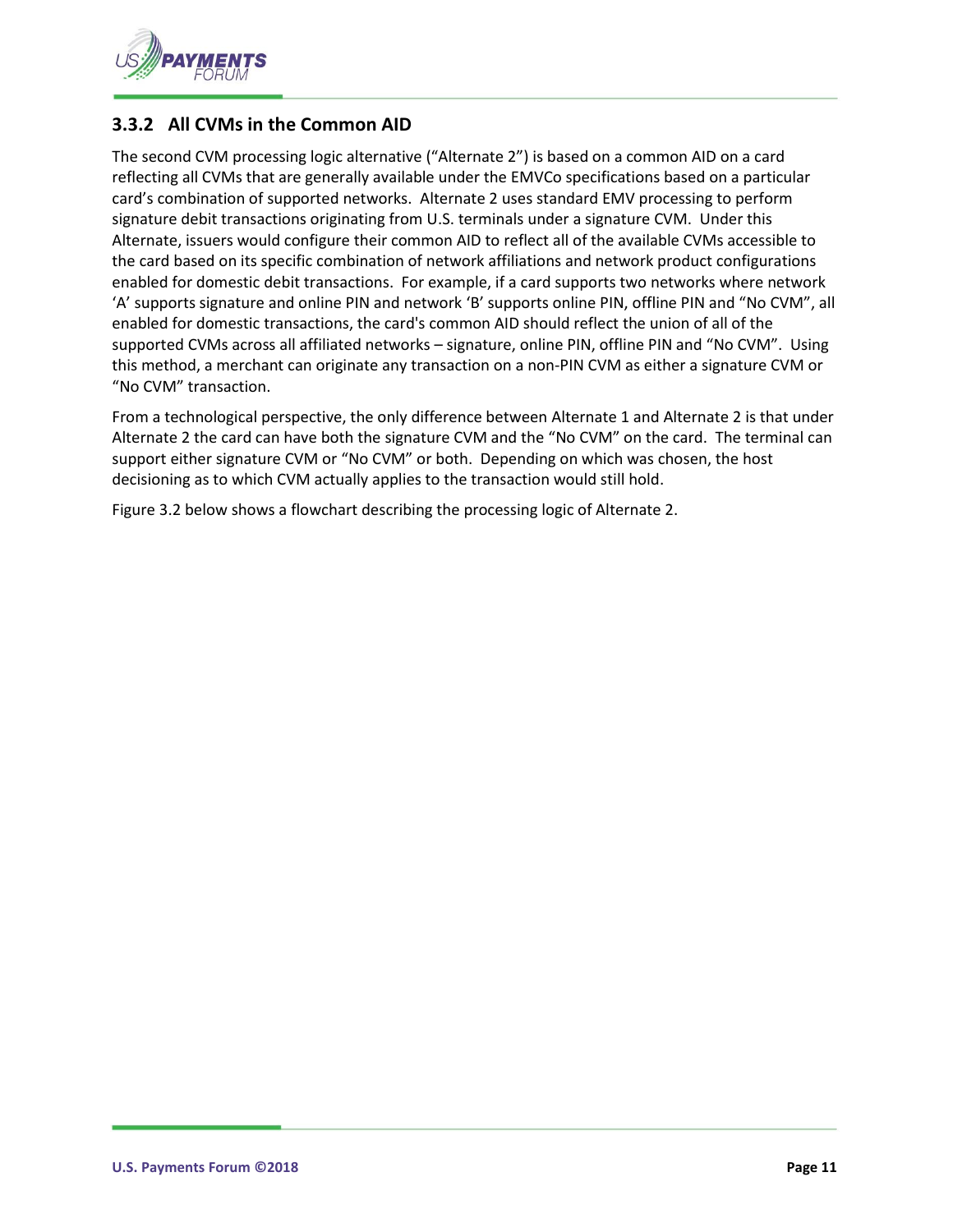



Fig. 3.2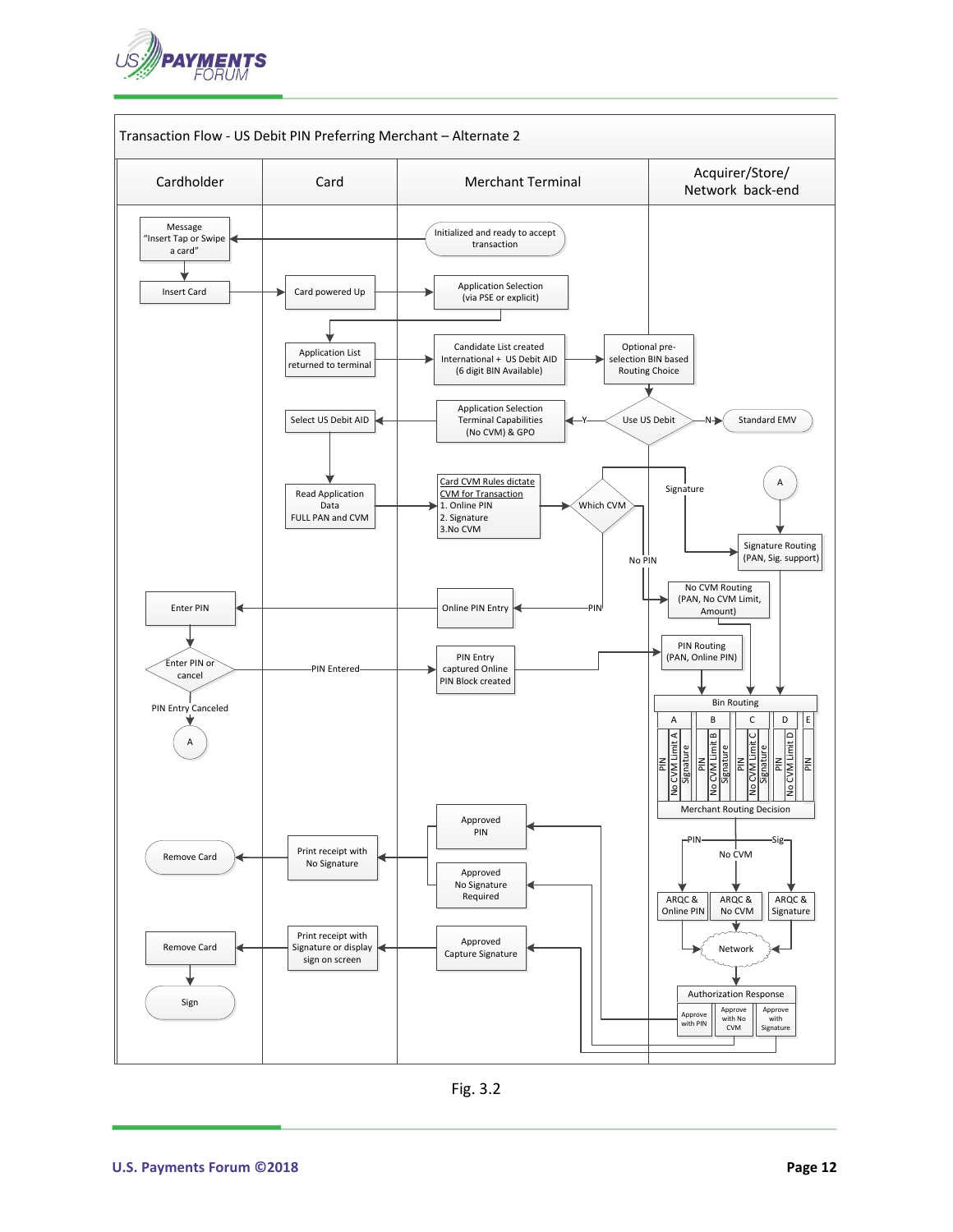

# <span id="page-12-0"></span>**3.4 Consumer's Choice Transaction Processing**

Merchants may choose to offer a choice to the consumer to use PIN or signature – the so-called "Debit/Credit" button. To enhance the consumer experience, the merchant may choose to deploy a messaging dialogue appropriate to the card inserted. The Solution offers distinct decision-making information without the need to have a BIN table at the POS and to identify the card as U.S. debit issued card. Presence of tag 5F56/42 in the PSE and/or FCI will allow the merchant to either display "Debit/Credit" or "PIN/signature". If the card inserted is not a U.S. issued debit card, the merchant may choose not to display such message and thus offer a better user experience for credit and internationally-issued debit cards.

# <span id="page-12-1"></span>**3.5 Proprietary ATM Card**

In context of this section, proprietary ATM cards are ATM cards that are issued by financial institutions and are not payment network branded (e.g., Visa, MasterCard). They are accepted at certain ATM network(s) and may also be accepted at merchant(s) if enabled in debit card point-of sale network(s). The Solution described can be used for deploying proprietary ATM private label debit cards. The issuer may choose any of the three available U.S. common AID Offered Solutions and deploy as described in this document. Should the card require a distinct network identifier for in-network vs. out-of-network processing, this can be achieved in the same manner as branded cards – by adding a network-specific AID which will be personalized on the card, in addition to the common AID. Closed loop cards are outside of the scope of this document.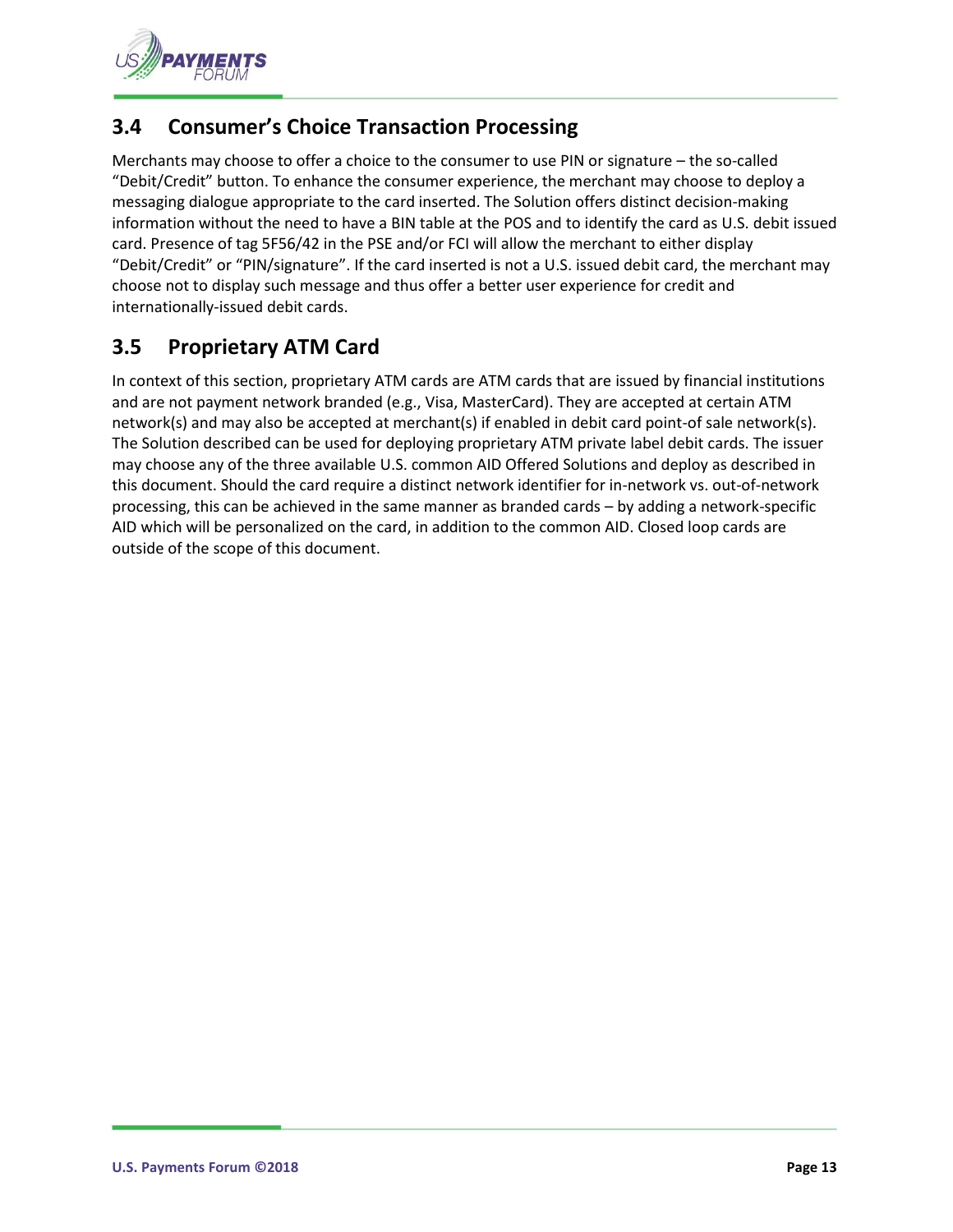

# <span id="page-13-0"></span>**4. Messaging Implications**

In order to support the "No PIN" option in Alternate 1 and Alternate 2 CVM processing and allow the flexibility for the store/acquirer host to decide what the "No PIN" option will be based on the final network that the transaction is routed to, a new field in the message back to the device needs to be added. Since each network will need to decide who will be responsible to populate this field (acquirer, network or issuer), that decision will impact which message specification this field needs to be added to. Further work is required to determine the signature capture requirement under a "No PIN" transaction.

At a minimum it will be required that each acquirer define within its message specification where this indicator will be placed in the authorization response message, the values of this indicator, and the requirements to execute at the device level for each value received (e.g., when to use the indicator instead of the CVM results to decide what the final CVM is).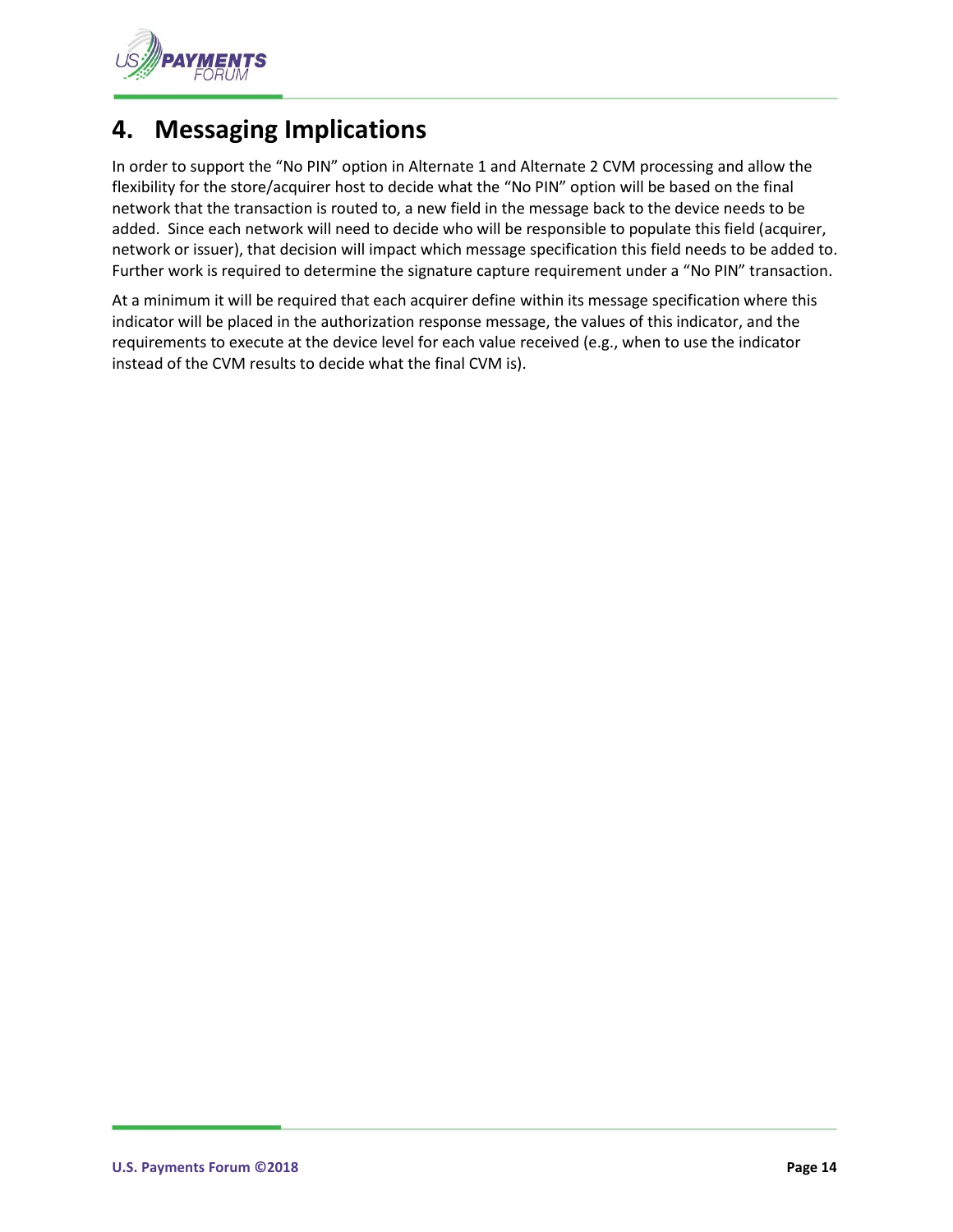

# <span id="page-14-0"></span>**5. Acquirer Routing Guidelines**

EMV requires changes to existing acquiring routing processes. It is recommended that acquirers add the "No PIN" indicator as described in Section 4.

## <span id="page-14-1"></span>**5.1 No PIN Transaction Routing and Signature Capture Decision**

In a "No PIN" transaction, it is important to identify which entity should make the decision to prompt for signature capture and how.

In a simplified implementation scenario, the merchant store system or merchant's acquirer will be able to determine the outcome at the time it selects its routing path. This paper assumes that the logical place to implement these network rules and issuer preferences is at the merchant's payment system or the acquirer's host.



#### <span id="page-14-2"></span>**5.2 Routing Table**

In order to make the appropriate routing and signature capture decision, the merchant's payment system or acquirer's host should acquire the following information from the payment networks and possibly issuers. The acquirer will know which networks are EMV-enabled. A BIN routing table example is shown below.

| <b>BIN</b>    | Network | <b>MCC</b> | Online PIN   | No CVM       | No CVM | Signature    | EMV       |
|---------------|---------|------------|--------------|--------------|--------|--------------|-----------|
|               |         |            |              |              | limit  | support      | Supported |
| 444444        | Α       |            | $\checkmark$ | $\mathbf v$  | \$50   | v            |           |
|               |         |            | $\mathbf{v}$ | N            | \$0    | N            |           |
|               | В       |            | v            | $\checkmark$ | \$25   | N            |           |
|               | C       |            | v            | N            | \$0    | N            |           |
| 555555        | Α       |            | v            |              | \$50   | $\checkmark$ |           |
|               |         |            | v            | N            | \$0    | N            |           |
|               | B       |            | v            | v            | \$25   | N            |           |
|               |         |            | v            | N            | \$0    | N            |           |
| <b>XXXXXX</b> | В       |            |              |              | \$50   | N            |           |
|               | D       |            | $\cdot$      | N            | \$0    | N            |           |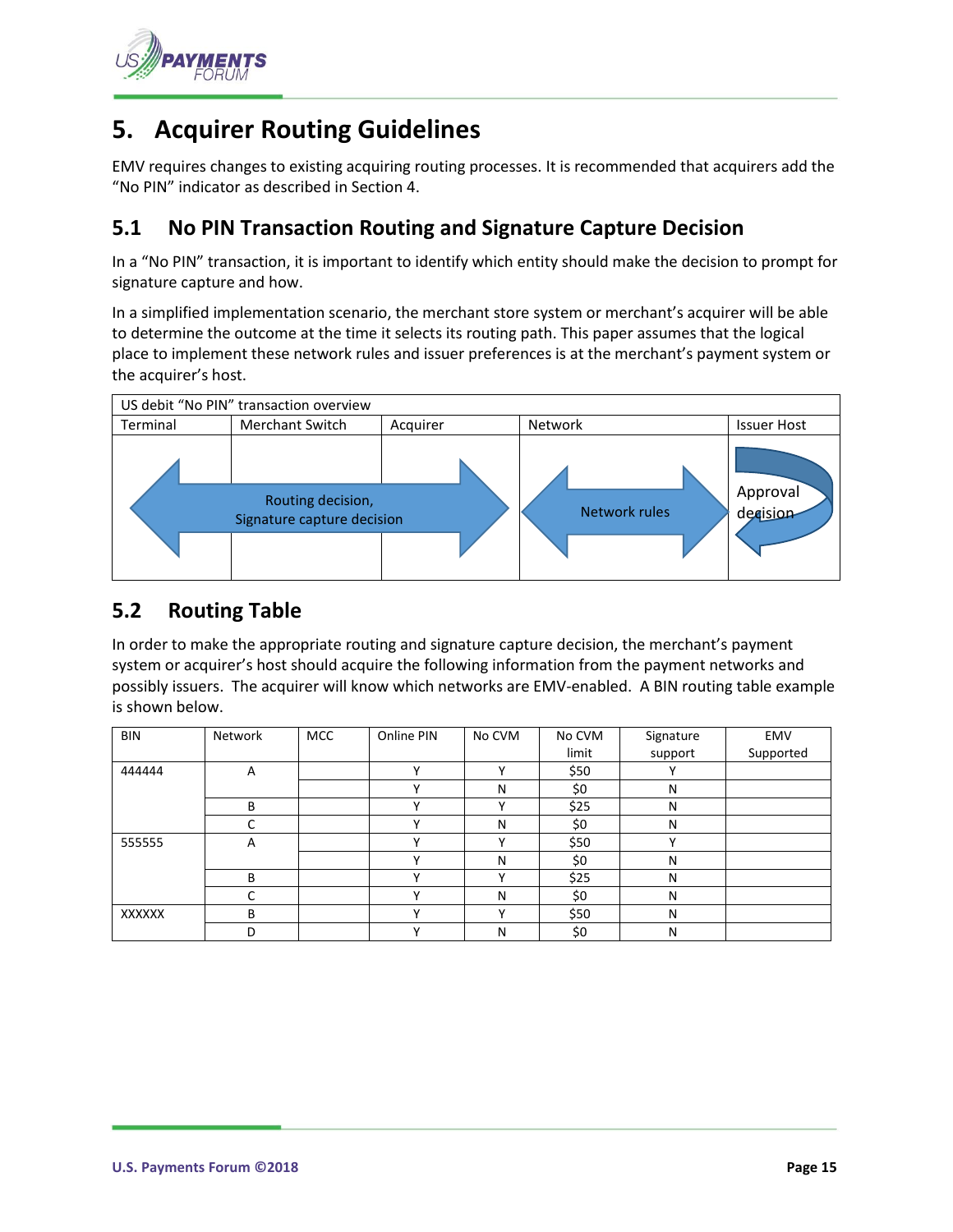

# <span id="page-15-0"></span>**6. EMV Acceptance at POS Devices**

*Note: Sections 6.1 and 6.4 were updated in July 2018.*

There are several issues that need to be addressed at the POS device level.

# <span id="page-15-1"></span>**6.1 Selection of the U.S. Common Debit AID**

To facilitate routing a debit transaction to multiple networks supported by the card/issuer, the U.S. common debit AID should be selected by the device. Based on the current Offered Solutions proposed by the payment networks, the U.S. common AID may not be the highest priority.

The EMV specifications describe two standard options for application selection:

- a. Automatically based on application priority
- b. Consumer selection. Merchant may choose to present the consumer a choice by displaying the application labels as coded by the issuer on the card

To support the U.S. Common Debit AID, the device should not implement consumer application selection, as cardholder selection may restrict merchant routing choice. The device can support cardholder selection to allow cardholder choice specifically with multi-funding cards, where the U.S. common debit AID and corresponding credit AIDs supporting additional funding accounts are present on the card. (See Section 6.4 Cards Personalized with Multiple Funding Accounts.)

Based on the solution implementation, the device should store a list of all U.S. common debit AIDs it seeks to accept and once the U.S. common debit AID is identified, the device may select the U.S. common debit AID even though it may not be the highest priority in the card. It is important to note that the selection of the U.S. common debit AID is not mandatory; however, by not selecting the U.S. common debit AID, the merchant may limit their choice of debit routing.

As there will be more than one AID, the application selection process should be done outside the kernel to minimize the impact to certification (unless the kernel supports such logic).

#### <span id="page-15-2"></span>**6.1.1 U.S. Territories and Protectorates**

In order to allow the various debit solutions to be accepted in U.S. territories and protectorates, there is a need to be able to enable the U.S. common debit AID to be used with cards and/or devices which are set up to have a different country than U.S. (0840). The following two options are available. Please refer to the payment brands and their rules for more details:

- a. Option 1 is to enable the U.S. common AID to support international cash, goods, services and cashback (only if supported for domestic as well) in the Application Usage Control (AUC - Tag 9F07 – byte 1 bit 7, byte 1 bit 5, byte 1 bit 3 and byte 2 bit 7). The AUC is used during processing restrictions and is used in conjunction with the Terminal Country Code (Tag 9F1A) and Issuer Country Code (Tag 5F28). If the Terminal Country Code = the Issuer Country Code then it is considered a domestic transaction; if not, then it is considered an international transaction. As the U.S. territories and protectorates may use other Issuer Country Codes and/or Terminal Country Codes (other than 0840) these transactions will be considered international; therefore, if the international bits are not enabled in the AUC, it will trigger a Service not allowed for card product in the TVR (Tag 95 byte 2 bit 5), which in turn may cause the transaction to decline.
- b. Option 2 is to set the AUC bits of the U.S. common AID for domestic use only (Tag 9F07 byte 1 bit 8, byte 1 bit 6, byte 1 bit 4 and byte 2 bit 8). As described in option 1, if the international bits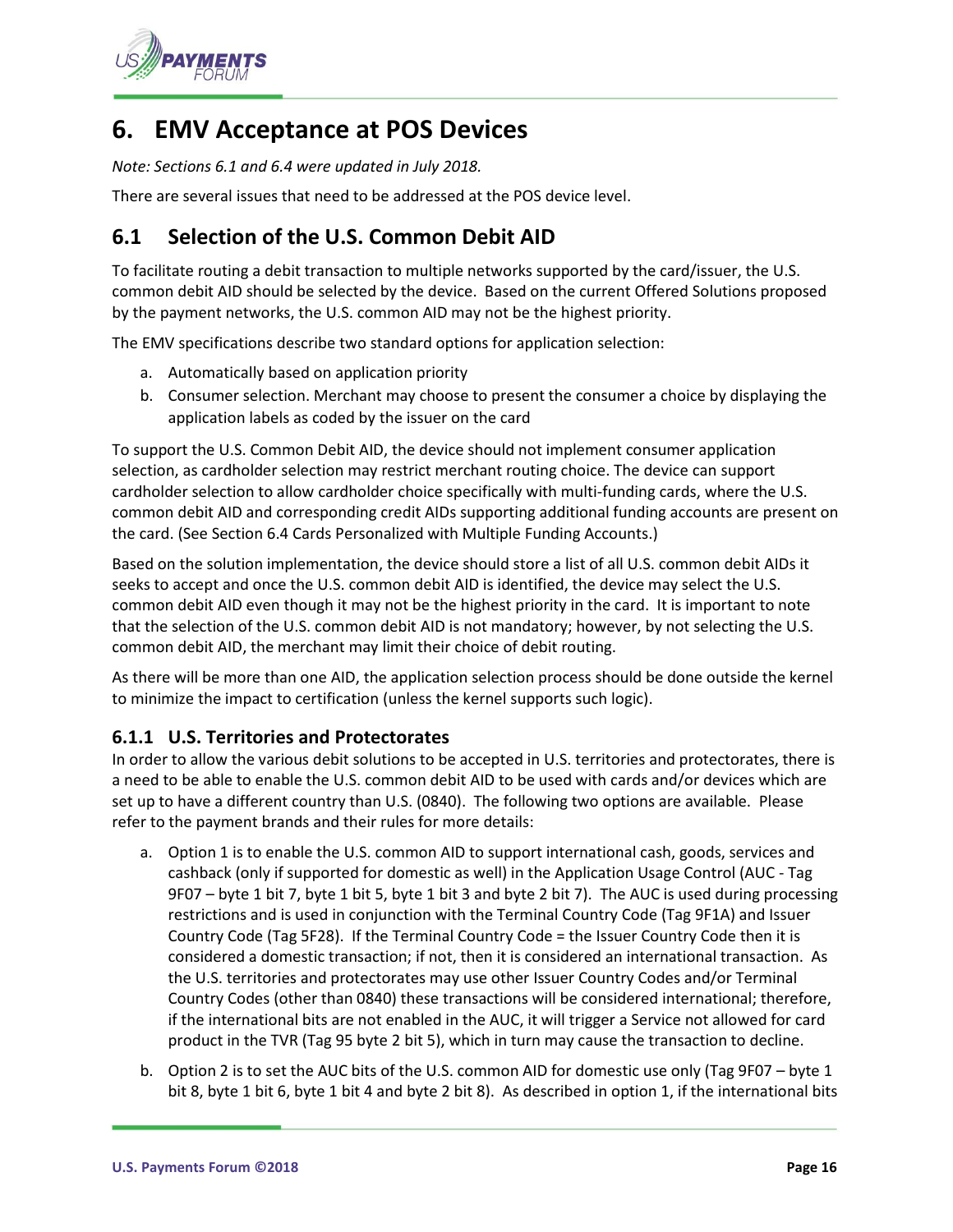

are not set in the AUC and the Terminal Country Code and Issuer Country Code are different, the transaction may be declined. To avoid such a problem, as long as the Terminal Country Code for the U.S. common debit AID (and only this AID) is set to U.S. (Tag 9F1A = 0840) and the Issuer Country Code for the U.S. common debit AID is set to U.S. (Tag 5F28 = 0840), the international bits can be left set off as this will always be considered a domestic transaction. This will be considered domestic even in cases where the other terminal AID country codes and/or Issuer Country Codes for other AIDs on the card may be set to something else (other than 0840). Cards issued in U.S. Territories (i.e. Puerto Rico) must include the U.S. common AID using an Issuer Country Code (Tag 5F28) = U.S. Defining terminal country is a part of a risk-specific data set associated with a specific RID applicable to the U.S. common AID.

# <span id="page-16-0"></span>**6.2 Terminal Configuration (Terminal Capabilities)**

Terminal Capabilities (tag '9F 33') for U.S. common debit AID should be configured as follows:

- To facilitate Alternate 1 CVM processing, the terminal CVM capabilities should include online PIN and "No CVM". Note that future signature support for two or more unaffiliated networks will not impact terminal configurations/CVM capabilities and should be handled outside the kernel as an outcome of a "No CVM" transaction.
- To facilitate Alternate 2 CVM processing, the terminal CVM capabilities should include all CVMs supported under a U.S. common AID which offers Alternate 2 CVM processing. It is an issuer decision which PIN option to support (online/offline)<sup>1</sup>and if "No CVM Required" will be supported. Please refer to Offered Solution specifications for further clarification on Terminal Capabilities configuration for Alternate 2 CVM processing.

## <span id="page-16-1"></span>**6.3 CVM Support**

#### <span id="page-16-2"></span>**6.3.1 PIN Preferring Merchants**

For merchants not using the credit/debit button, the kernel configuration must support PIN cancel to enable the consumers to opt out of PIN. If PIN is entered, the transaction will continue as it does today and the same routing choices will apply. If PIN is canceled, provided this is permitted by the issuer in the CVM list, the merchant will then enter into a "No PIN" CVM option, where the decision of signature or "No CVM" may be sent back in the response from the acquirer. In cases where the new signature indicator is not supported, the merchant should use the EMV CVM Results to decide whether to capture a signature or finalize the transaction with "No CVM".

#### <span id="page-16-3"></span>**6.3.2 CVM Using the Credit/Debit Button**

For merchants using the credit/debit button, this will require support for a Selectable Kernel but not support for PIN cancel. Merchants who decide to support this Selectable Kernel should consult their device manufacturer on how this will be supported.

The consumer choice and IIN (BIN) provided in the FCI prior to the final application selection may drive a Selectable Kernel to use the U.S. common AID or international AID. Alternatively, a merchant offering consumer choice (i.e., cardholder confirmation) should display the Application Label of each AID as a cardholder selection choice. Note, Application Labels are only available after the PSE/FCI of each

 $\overline{a}$ 

<sup>&</sup>lt;sup>1</sup> This option needs to be clarified with merchant acquirer/host provider.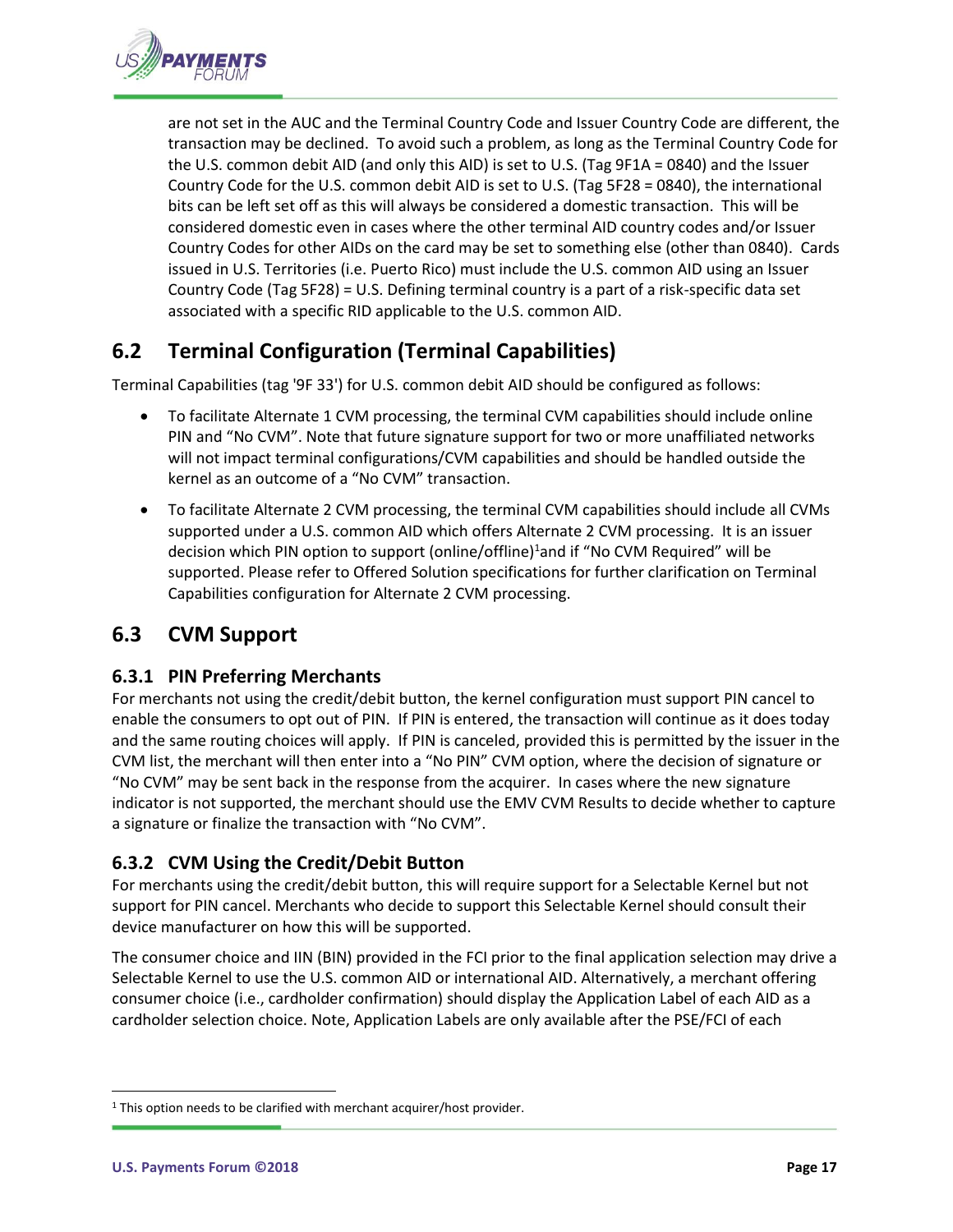

application has been read. The EMV Terminal Capabilities of the Selectable Kernel are defined at the transaction level.

As an alternative to using Selectable Kernel, the merchant has the option to select the International AID when the credit button is selected by the consumer and the Common AID for the debit button.

# <span id="page-17-0"></span>**6.4 Cards Personalized with Multiple Funding Accounts**

There may be cases where cards have been configured to support multiple funding accounts (e.g., a card with access to more than one debit account or a card with access to a combination of debit and credit accounts). To properly support such cards, terminals should be capable of supporting cardholder selection as defined in the EMV specifications. Multiple account cards are typically identified by the presence of two or more of the same AIDs which are differentiated through the use of a unique PIX extension. When a terminal determines that multiple accounts exist on a U.S. debit card, the terminal may build a final candidate list that includes only U.S. common debit AIDs for debit if the merchant wants to prevent cardholder selection influencing merchant routing choice. Otherwise, the terminal may build a final candidate list containing either each instance of a U.S. common debit AID and/or each instance of the international brand AID. The terminals must also ensure that AIDs not related to a U.S. debit account (e.g., credit) are included in the final candidates list. The remaining AIDs in the candidates list should then be presented to the cardholder to allow for their final selection. Issuers should ensure that meaningful descriptors are used in the Application Labels and Application Preferred Names of each AID to help guide the cardholder through the selection process and avoid potential cardholder confusion.

For a credit or debit card that does not support U.S. common debit AID, having only international or proprietary AIDs, the terminal should prepare an application selection for the consumer of the AIDs following EMV standards of handling PIX extension.

Based on the consumer selection, the transaction will continue in its standard course based on the CVM settings and outcome as described in this document.

Please consult the payment-network-specific documentation for implementation.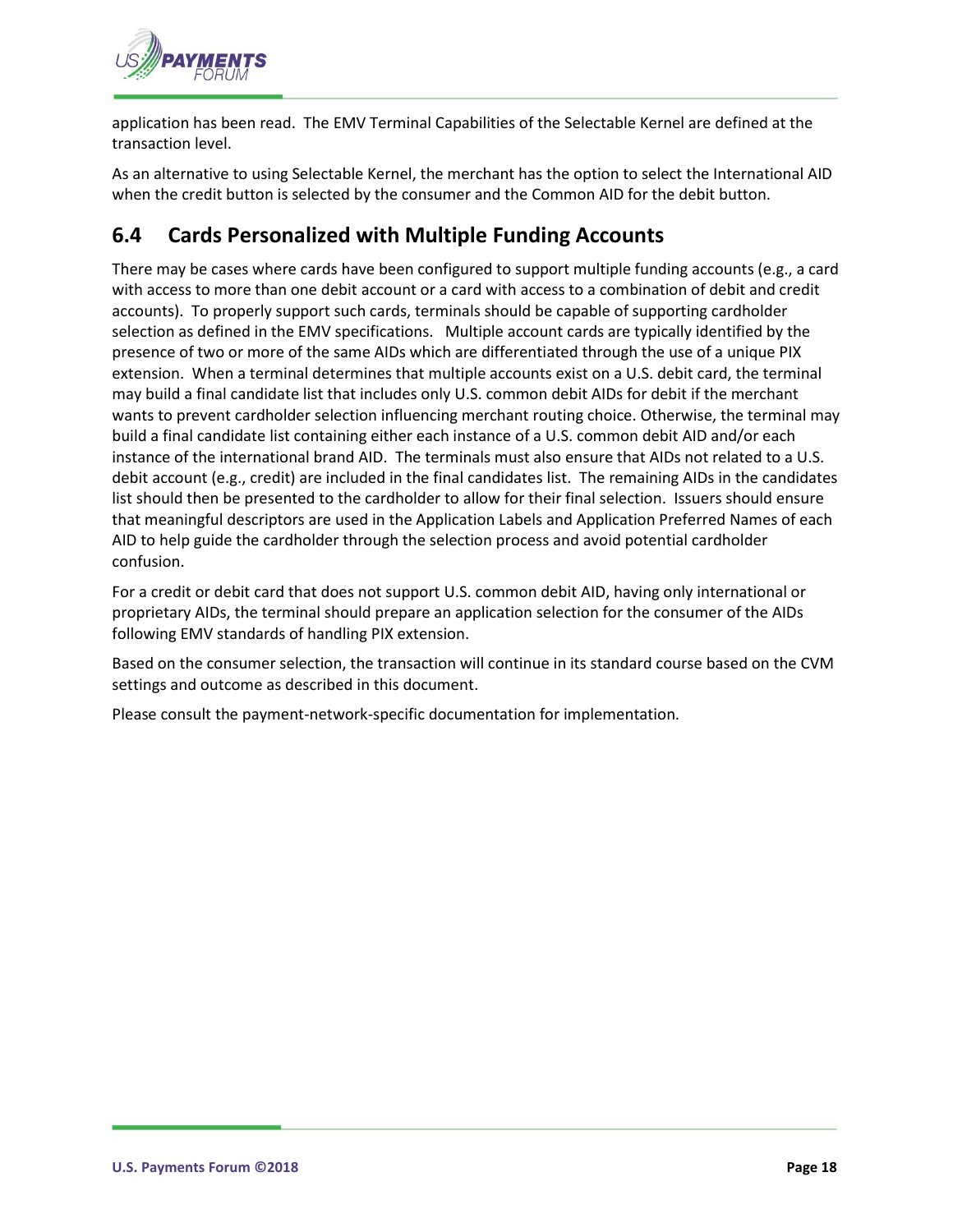

# <span id="page-18-0"></span>**7. Conclusion**

The proposed Solution presents two CVM processing options to satisfy all merchant and issuer requirements listed in Section 2.

Industry stakeholders will need to independently decide what approach best suits their own respective preferences and business needs, and implement accordingly. Decisions in this regard are likely to reflect availability of corresponding solutions in the market and the terms of the business agreements negotiated with other relevant contract parties. The EMV Migration Forum does not and cannot take a position on either approach.

The Solution does not require any new (non-EMV) data elements, thus minimizing or eliminating the need for new EMV or brand type approvals.

The technological principles described in this paper allow issuers to deploy Reg II compliant and futureproofed EMV debit cards with presently available card products.

The Solution offers merchants a technological path to develop and deploy multi-network routing debit EMV solutions with the assurance that hardware and software choices will satisfy present and currently foreseeable future regulatory requirements.

As previously noted, however, the Solution is high-level. Accordingly, stakeholders interested in implementing an actual solution consistent with the proposal will need to develop their own detailed specifications, and should consult with appropriate issuer, acquirer and payment network partners prior to any debit implementations.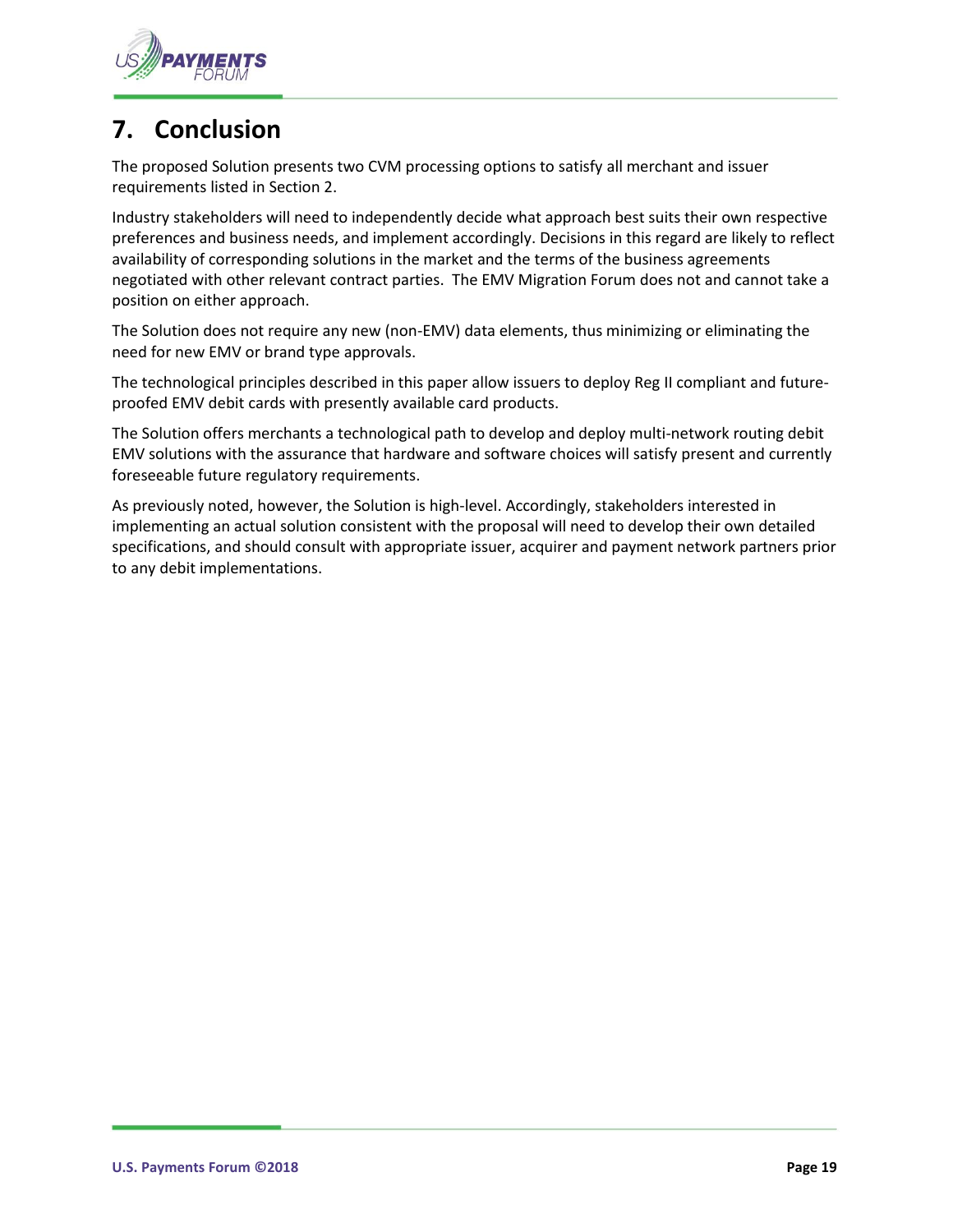

# <span id="page-19-0"></span>**8. ADDENDUM I – U.S. Common Debit Contactless Acceptance**

*Note: This addendum was published in May 2015.*

#### <span id="page-19-1"></span>**8.1 Fundamentals – Contactless Acceptance**

The U.S. Debit EMV Technical Proposal is compatible with a contactless transaction when implemented on a dual interface EMV chip card or a mobile device.

This addendum describes a method for achieving successful contactless multi-network transaction processing while preserving global interoperability using a U.S. Common Debit compliant EMV application configuration.

## <span id="page-19-2"></span>**8.2 U.S. EMV Common Debit Compliant Issuance**

Financial institutions considering issuance of mobile payment credentials or dual Interface EMV debit cards have the option to deploy a U.S. Common Debit compliant EMV application configuration. There is no need to implement any proprietary functionality. An EMV contactless transaction is always initiated utilizing the PPSE (Proximity Payment System Environment). The POS device will have the ability to identify the account as U.S. debit by reading data from the PPSE as per the U.S. Common Debit payment brand specifications. The PPSE will list both the U.S. Common Debit AID as well as the payment brand global AID. Appropriate data elements – U.S. country code and IIN (6-digit BIN) – will be made available in the PPSE. Application priority of the Common AID vs. the global AID does not influence the selection of one or the other AID. It is the merchant's decision to use either.

For further details on configuring a dual interface U.S. debit card or mobile payment credential, please seek guidance from the payment networks offering U.S. Common Debit solutions.

## <span id="page-19-3"></span>**8.3 CVM Processing**

Online PIN, Signature and No CVM may be supported as per the payment networks' specifications. A No PIN transaction signature capture decision can be implemented the same as with the contact interface – see Section [5.1](#page-14-1) of the U.S. Debit EMV Technical Proposal.

#### <span id="page-19-4"></span>**8.4 U.S. Common Debit AID Selection**

The following chart illustrates an example flow for the merchant making a decision to select the U.S. Common Debit AID.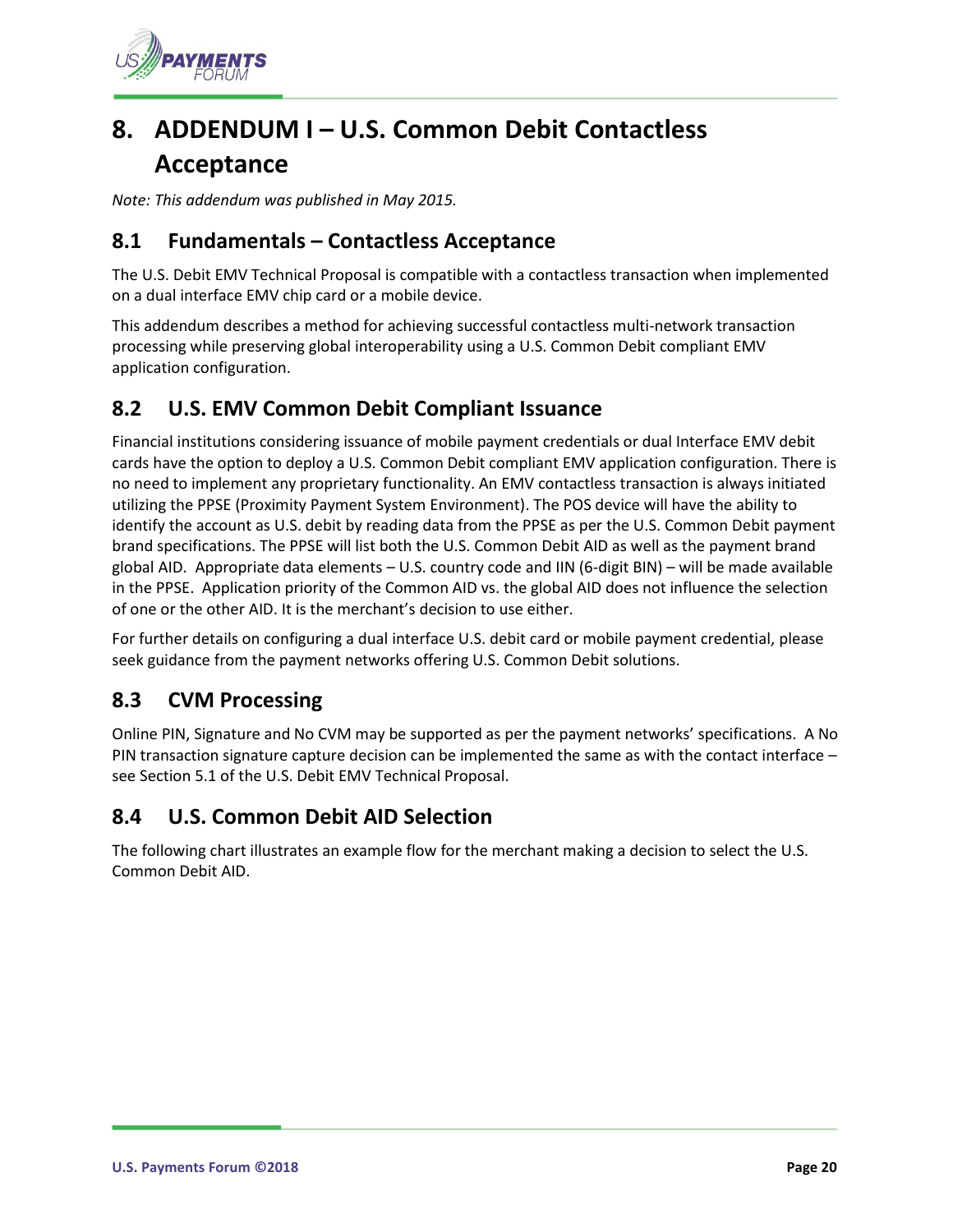



Addendum I – Fig. 1 - Common Debit AID selection

Following is an explanation of the decision points as numbered in the flow chart.

- 1. Should there be a single AID in the application selection candidate list, the terminal will execute a standard contactless EMV transaction, typically the case for credit or international contactless enabled EMV chip cards.
- 2. If the PPSE contains multiple AIDs but the highest priority AID is a global AID or is otherwise acceptable to the merchant, the transaction proceeds as normal.
- 3. The presence of the U.S. Common Debit AID which is of merchant's preference and is not the highest priority in the PPSE will initiate U.S. Common Debit specific terminal processing.
- 4. To ensure that the highest priority AID is of the same funding debit account linked to the common AID, the terminal will compare the BIN (IIN-Tag 42 made available in the PPSE). Should